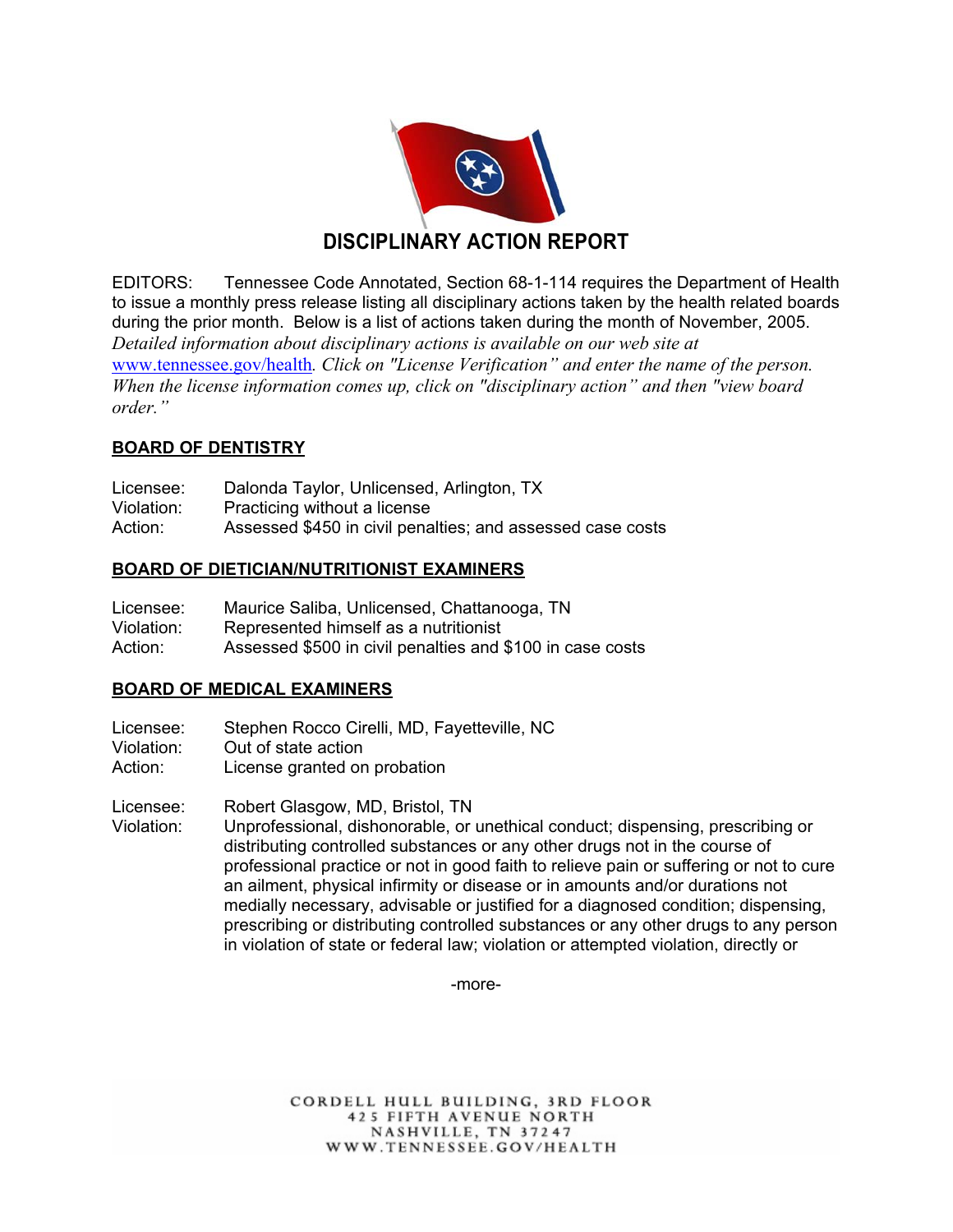indirectly, or assisting in or abetting in the violation of, or conspiring to violate, any provision of this chapter or any lawful order of the board issued pursuant thereto, or any criminal statute of the State of Tennessee

- Action: License Surrendered, assessed case costs
- Licensee: Randall M. Willis, MD, Knoxville, TN

assessed case costs

Violation: Unprofessional, dishonorable or unethical conduct; violation or attempted violation, directly or indirectly, or assisting in or abetting the violation of, or conspiring to violation, any provision of the chapter or any lawful order of the board issued pursuant thereto or any criminal statute of the state of Tennessee, which would constitute grounds for discipline of a person licensed in this state Action: License placed on Probation for three years; must gain and maintain advocacy of the Tennessee Medical Founds; assessed \$1,500 in civil penalties; and

# **MEDICAL LABORATORY BOARD**

| Licensee:  | Ronald J. Lessard, MLT, Memphis, TN                                   |
|------------|-----------------------------------------------------------------------|
| Violation: | Performing supervisory duties before issuance of supervisor's license |
| Action:    | Reprimanded                                                           |

Licensee: Bobbie J. Westbrooks, MLT, Memphis

Violation: Performing supervisory duties before issuance of supervisor's license Action: Reprimanded

#### **BOARD OF NURSING HOME ADMINISTRATORS**

Licensee: Jane Smithson, NHA, Springfield, TN

Violation: Willfully or repeatedly violated any of the provisions of the chapter or the rules and regulations; or willfully or repeatedly acting in manner inconsistent with the health and safety of the patients in the home in which the licensee is the administrator; violation of rule 1020-1.16 which states "…A licensee's responsibility extends to the acquisition of the authority necessary to assure that all equipment, supplies, personnel, structures and finances are available at all times and in such measure as to bring the facility into compliance with statutes and rules governing nursing home administrators, nursing home licensure and federal certification if participating in the Medicare or Medicaid programs Action: Voluntarily surrendered license.

# **COMMITTEE OF OCCUPATIONAL THERAPY**

Licensee: Berenda Ragan, OTA, Dickson, TN Violation: Unprofessional, dishonorable or unethical conduct; violation of prior board order Action: License Revoked

-more-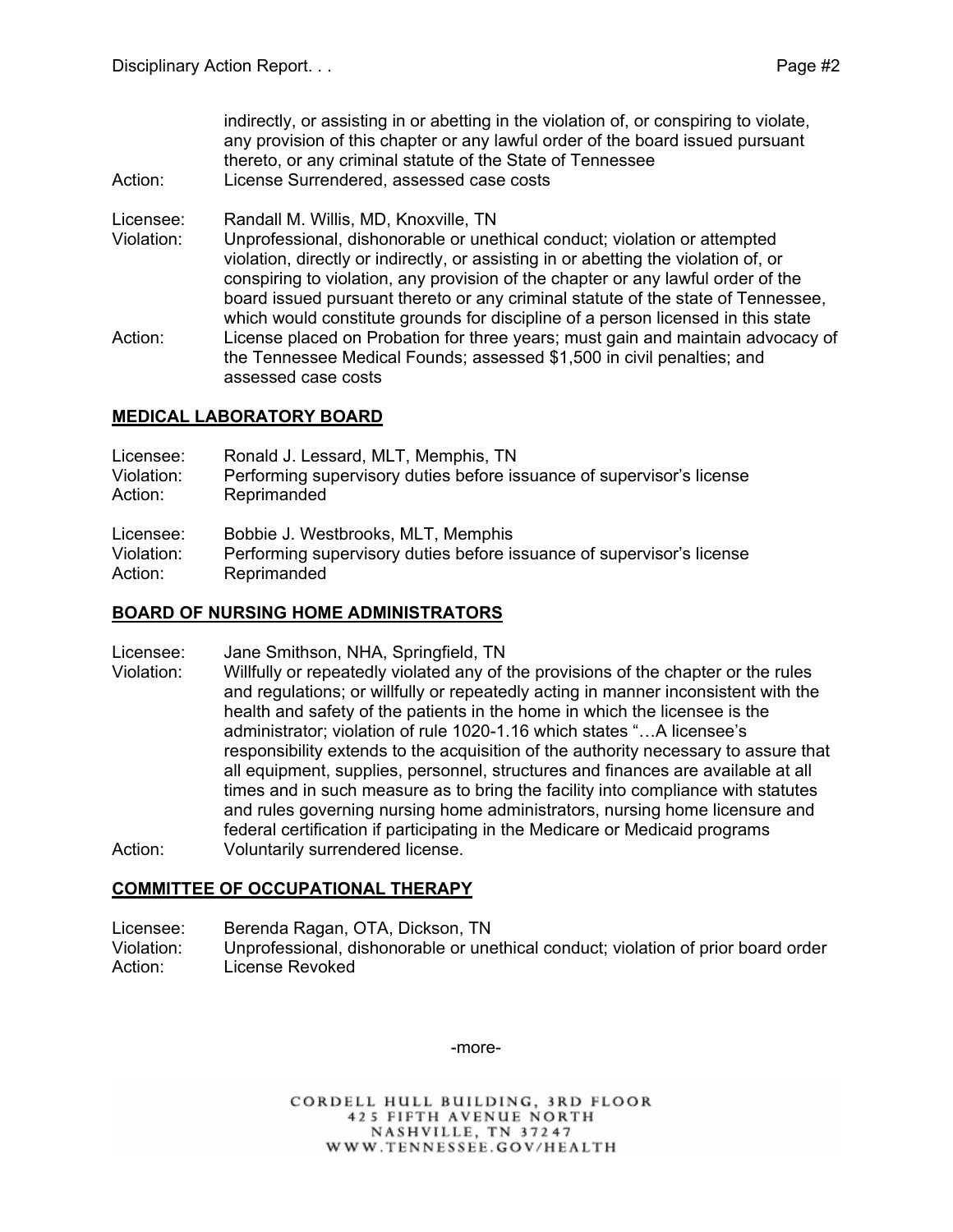# **BOARD OF OPTOMETRY**

Licensee: Mark Jaynes, OD, Morristown, TN

- Violation: Unprofessional, dishonorable or unethical conduct; practicing beyond scope; administering, dispensing, selling, prescribing or otherwise distributing any drug or controlled substance to any person which is not in the course of professional practice, or not in good faith to relieve pain and suffering, or not in good faith to diagnose and treat conditions or diseases of the eye or eyelid; dispensing, prescribing or distributing a controlled substance or any other drug to any person in violation of any law of the state or of the United States
- Action: License placed on Probation for no less than three years; must enter into outpatient treatment; assessed \$2,500 in civil penalties

# **BOARD OF OSTEOPATHIC EXAMINERS**

Licensee: Floyd Brown, D.O., Decherd, TN

- Violation: Unprofessional, dishonorable or unethical conduct; violation or attempted violation, directly or indirectly, or assisting in or abetting the violation of, or conspiring to violate, any provisions of this chapter or any lawful order of the board issued pursuant thereto; or any criminal statute of the State of Tennessee; gross malpractice, or a pattern of continued or repeated malpractice, ignorance, negligence or incompetence in the course of medical practice; dispensing, prescribing or otherwise distributing any controlled substance or any other drug not in the course of professional practice, or not in good faith to relieve pain and suffering, or not to cure an ailment, physical infirmity or disease; dispensing, prescribing or otherwise distributing to any person a controlled substance or other drug if such person is addicted to the habit of using controlled substances, without making a bona fide effort to cure the habit of such person; violation of rule O.C.R.R.S.T. 1050-2-.13(5) - Guidelines for the Use of Controlled Substances for the Treatment of Pain.
- Action: License Suspended for one year; suspension shall not be lifted unless certain terms and conditions are met; upon lifting of suspension, license to be placed on Probation for five years subject to terms and conditions.

Licensee: Robert J. Burnett, III, D.O., Somerville, TN Violation: Unprofessional, dishonorable, or unethical conduct Action: License surrendered; assessed case costs

#### **BOARD OF PROFESSIONAL COUNSELORS, MARITAL & FAMILY THERAPISTS, AND CLINICAL PASTORAL THERAPISTS**

Licensee: William C. Kerstetter, LPC, Monteagle, TN

- Violation: Professional misconduct; dishonorable or unethical conduct; including, but limited to, willful acts, negligence and conduct likely to deceive, defraud or harm the public; violation of scope of practice
- Action: License placed on Probation for no less than two years; must complete six additional CEU's in Ethics and Scope of Practice each year; assessed \$2,500 in civil penalties; must make restitution to the involved agencies -more-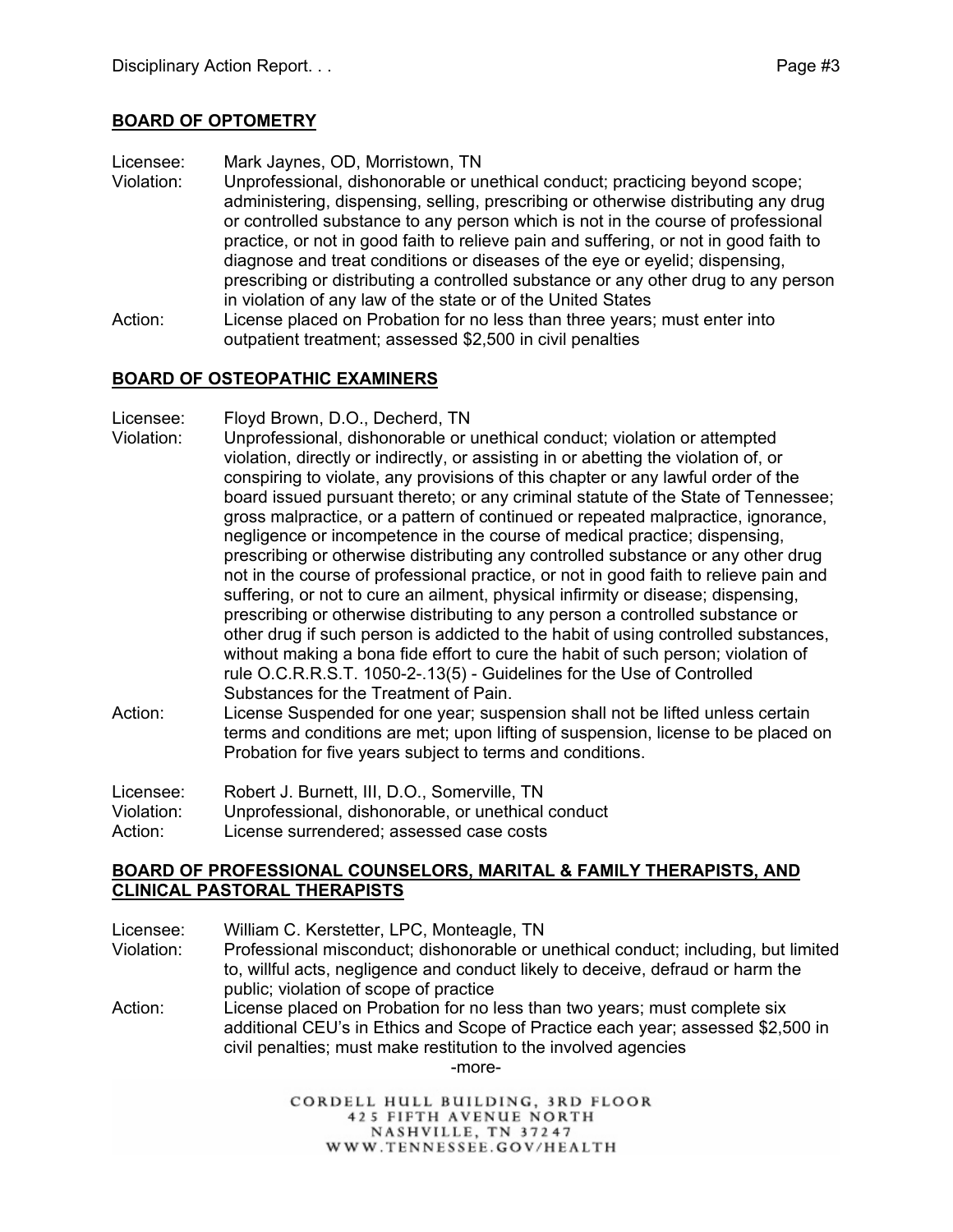# **BOARD OF PSYCHOLOGICAL EXAMINERS**

- Licensee: Reita Jackson, PE, Chattanooga, TN
- Violation: Unprofessional, dishonorable or unethical conduct; practicing psychology inappropriately, or beyond the scope of license
- Action: License Suspended until certain term and conditions are met; assessed case costs

#### **BOARD OF RESPIRATORY CARE**

- Licensee: Mary Kate Cepparulo, CRT, Jackson, TN
- Violation: Habitual intoxication of personal misuse of narcotics, controlled substances or any other drugs or the use of alcoholic beverages or stimulants in such manner to adversely affect the person's ability to practice respiratory care; engaging in the practice of respiratory care when mentally or physically unable to safely do so; unprofessional or unethical conduct
- Action: License placed on Probation for no less than three years; must comply with Tennessee Professional Assistance Program contract; assessed \$500 in civil penalties; and assessed case costs

# **BOARD OF VETERINARY MEDICAL EXAMINERS**

- Licensee: Billy K. Walker, DVM, Woodbury, TN
- Violation: Willful or repeated violation of any provisions of the chapter or any rules of the board; unprofessional or unethical conduct, or engaging in practices in connection with the practice of veterinary medicine which are in violation of the standards of professional conduct, as defined herein or prescribed by the rules of the board; conduct reflecting unfavorably upon the profession of veterinary medicine; dispensing, prescribing, or otherwise distributing any controlled substance or any other drug not in the course of the accepted practice of veterinary medicine; treating or professing to treat, or issuing any pharmaceutical to, any human.
- Action: License revoked; assessed \$6,000 in civil penalties, and assessed case costs

# **NOVEMBER 2005 ABUSE REGISTRY PLACEMENTS**

- Individual: Katrina Echols, Instructor, Memphis, TN
- Violation: Physical Abuse
- Action: Placed on State Abuse Registry
- Individual: Roberta Griffith, House Manager, Clinton, TN Violation: Physical Abuse
- Action: Placed on State Abuse Registry
- Individual: Jarvis Malone, Dev Tech, Moscow, TN Violation: Physical Abuse Action: Placed on State Abuse Registry

-more-